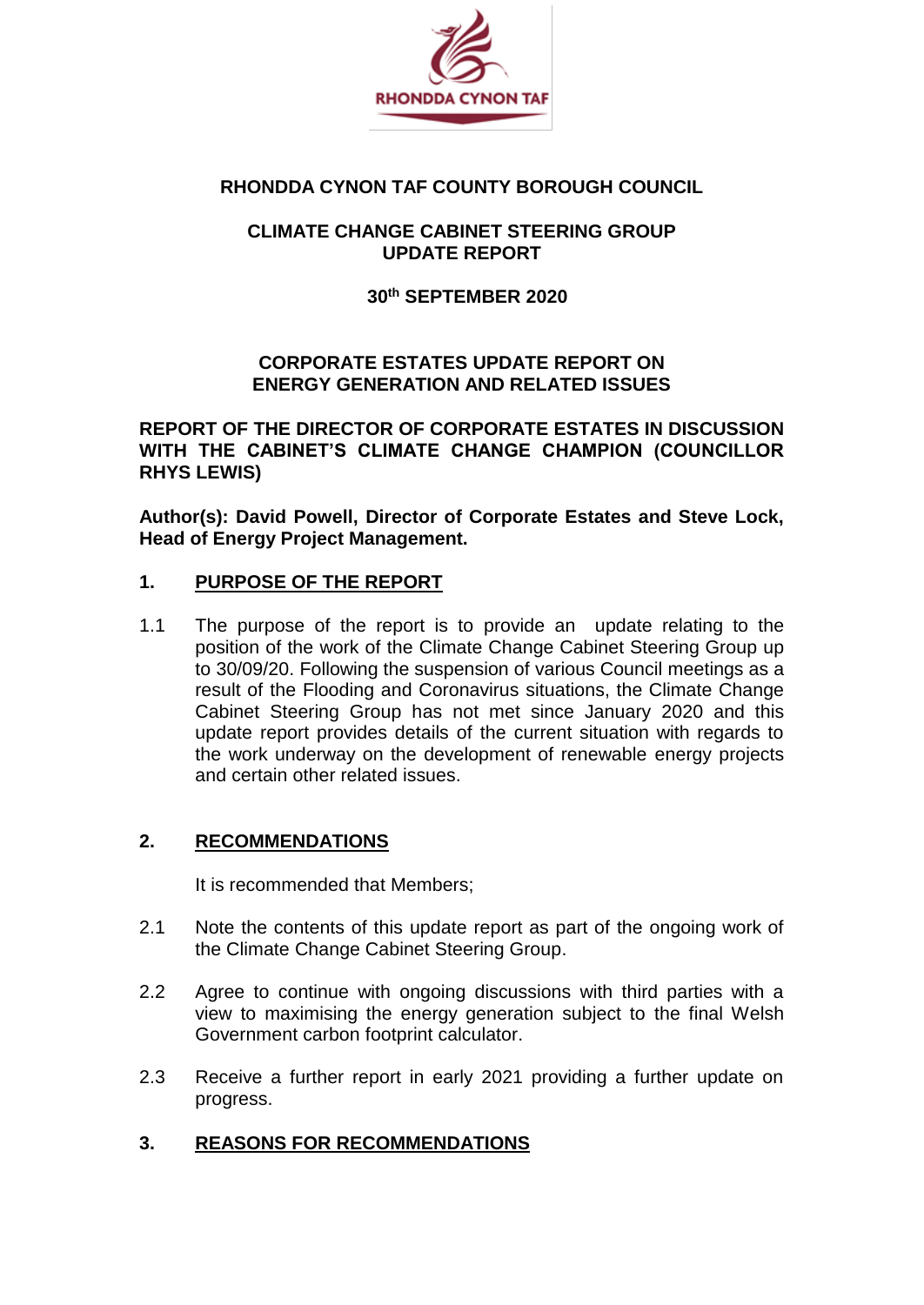3.1 The contents of this report provides background information and update on the current situation with regards to the issues covered by the Climate Change Cabinet Steering Group. It provides an update on the proposals for the Council to build and finance potential solar and wind schemes on Council or other public sector owned land that will make a significant contribution to the Council achieving its Carbon Neutral target. It also provides an update on some other areas which have relevance for the development of the renewable energy projects.

## **4. CURRENT ENERGY GENERATION STRATEGIES**

- 4.1 Rhondda Cynon Taf Council has a long-established programme of investing in Energy Generation measures and this has included the installation of renewable Energy technology with over 100 Solar panel arrays being installed across both Schools and Corporate Buildings totalling 1.58 MW.
- 4.2. In addition to the investment in Solar energy above there has also been progress on other initiatives;
	- The Taffs Well Thermal Spring Project is currently underway and when completed will make use of renewable geothermal/underground energy using water from the River Taff.
	- Support was previously provided for the development of a community micro-hydro scheme at Clydach.
- 4.3 The Carbon Reduction Programme (formerly known as the Invest to Save Programme) for Financial Year 2020/21 has been approved to invest around £1.2m on energy and carbon reduction improvements, subject to resources being available. Furthermore, a list of other potential energy efficiency projects with longer viability periods has also been developed for further consideration and possible additional investment.

# **5. CURRENT RENEWABLE ENERGY PROJECTS SITUATION**

5.1 The Corporate Estates Energy team has recently been investigating the potential of using RCT-owned land for the development of major renewable Energy projects for both Wind and Solar generation, with the assistance of the Welsh Government Energy Service. These are projects which would be primarily developed by Rhondda Cynon Taf Council and as such would both contribute to the increase in the renewable energy provision and carbon reduction in the area and also make a positive economic contribution to the financial situation of the County Borough which could then be invested in further related improvements or other services for the benefit of citizens.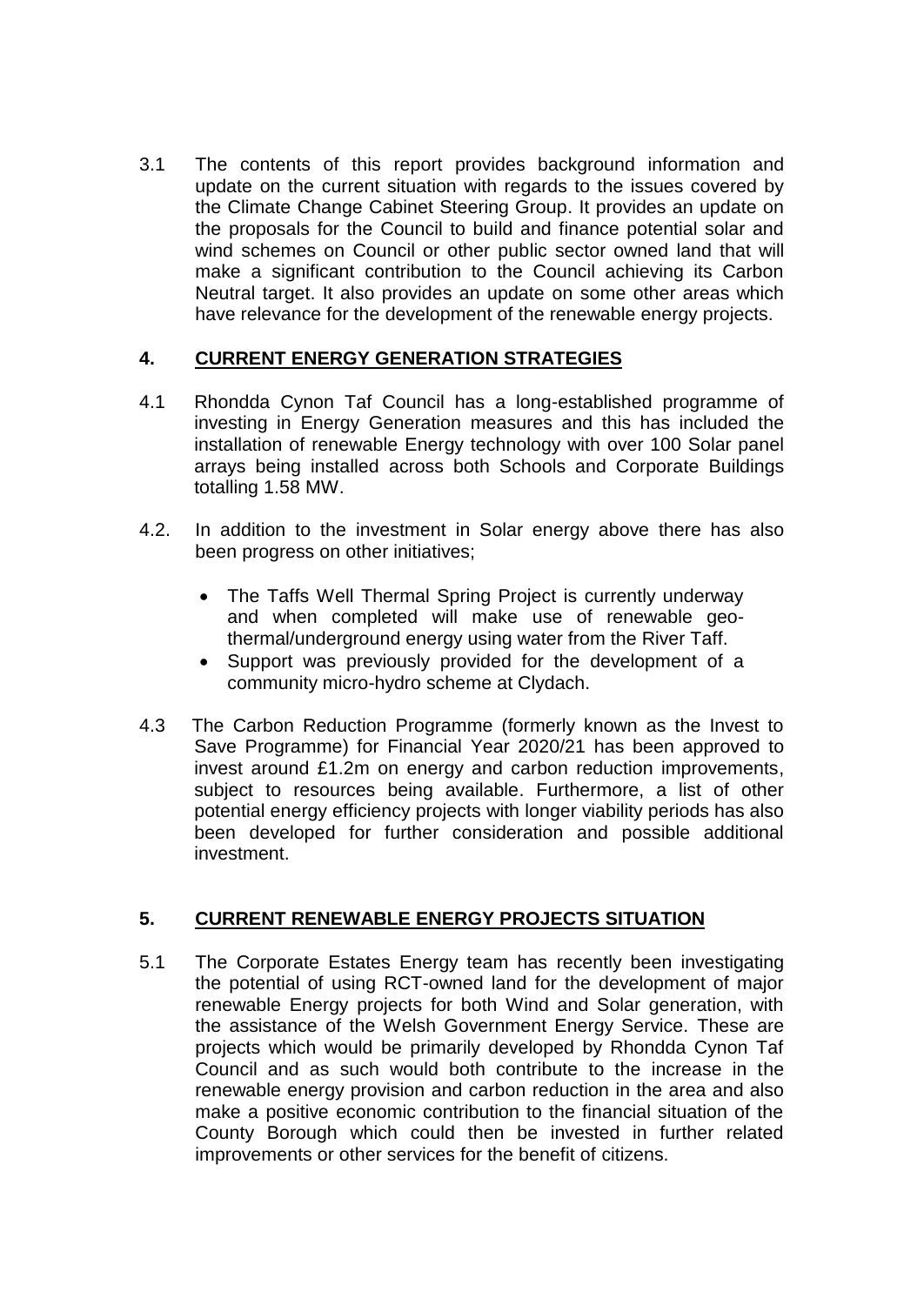- 5.2 As the first stage of this process a number of sites across RCT were appraised with regards to the various aspects of their viability. As a result of this process a number of sites were not taken forward to the next stage which involved a more in depth appraisal and detailed discussions with the electricity network provider Western Power Distribution and other interested third parties.
- 5.3 The projects which proceeded to the next stage of the process of evaluating the technical, financial and carbon reduction viability were;
	- Project 1 A 9 MW wind farm installation
	- Project 2 A 9 MW wind farm installation
	- Project 3 A 3 MW wind farm installation
	- Project 4 A 6 MW solar farm installation

 For these four projects various information has been obtained from Western Power Distribution (WPD) and further site analysis conducted. Each of them has been considered on both an RCT-only basis and also on a potential collaboration basis with third party organisations.

5.4 For the Wind farm installations referred to in projects 1 & 2, discussions have also been held with National Resources Wales (NRW) with regards to the possibility of a joint development of larger wind farms and preferably with RCT Council taking the lead role via an arrangement to lease the relevant land from NRW to develop larger facilities. Prior to the last few months these discussions had not developed strongly but recent changes in NRW have led to more positive discussions about the viability of a direct relationship with RCT Council rather than the lesser option of access over NRW land (and therefore developing Wind turbines on current RCT land only). These outline discussions with NRW are expected to progress to an 'agreement in principle' on the nature of the future relationship during the coming period with a clear picture of the technical and financial options for these two Wind farm sites.

There are several different scenarios for Projects 1 and 2 of the Wind farm projects both for RCT development only and for a combined RCT & NRW land development. If we are successful with NRW negotiations, the projects could increase from 9 MW to 16.45 and 15 MW projects respectively. However, these would require significantly more investment but would almost double the energy generation which could significantly offset our carbon footprint for energy consumption across our built asset portfolio.

Outline details of the various options for Projects 1 and 2 including the estimated development cost options, carbon benefits and related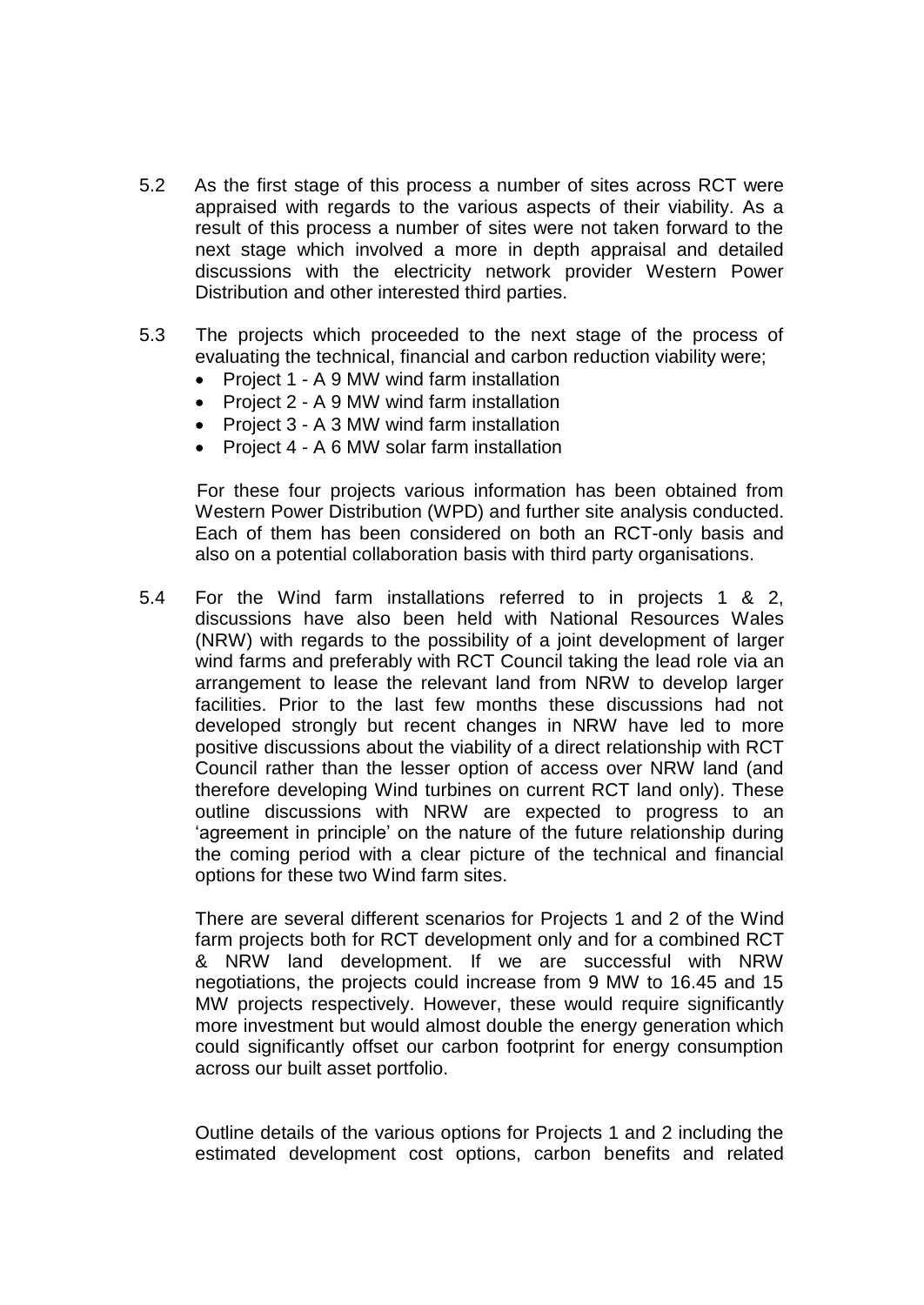financial payback periods are given in Appendix 1. For example the largest RCT and NRW land combined option for both sites is for 31MW of Wind Power with 12 wind turbines (7 at Project 1 site and 5 at Project 2 site) and this option would also generate an estimated Carbon Benefit of 25,739 Carbon Tonnes per annum.

5.5 For the Wind farm Project 3 (currently based on a single 3 MW wind turbine) this was not initially progressed to the same level of investigative detail as the other two Wind Farm sites due to the Grid connection issues and the lesser scale of generation potential. However, further discussions have progressed with a third party which owns the adjacent private wind farm. These had focused primarily on building a single RCT Turbine next to the adjacent site but the third party have recently suggested some other options regarding potential partnerships on the site (including RCT investment) and these discussions are ongoing to fully understand the implications and viability.

Outline details of the estimated development cost options and related financial payback periods are also given in Appendix 1. For illustrative purposes the development of a single 3MW RCT turbine on the land adjacent to the third party site would also generate an estimated Carbon Benefit of 2,323 Carbon Tonnes per annum.

5.6 For the Project 4 Solar Farm project there were substantial discussions with a potential third party partner whereby they would be supplied directly by a Private Wire arrangement. When these discussions were ceased by the potential third party it was then agreed that work on the Solar Farm option would proceed on an RCT only basis. This is continuing and a formal Grid connection application has recently been made to Western Power for a 5MW connection.

Outline details of the estimated development cost options and related financial payback periods are given in Appendix 1. For illustrative purposes the development of a 6 MW Solar Farm (with a 5 MW grid connection) on the Project 4 site would generate an estimated Carbon Benefit of 1,706 Carbon Tonnes per annum.

5.7 As part of the ongoing preparations, Ecology study work has already been commissioned for the projects and has commenced for the Project 4 Solar Farm site and is being extended to Project sites 1 and 2. This work can also be extended to the Project 3 site if the discussions with the third party progress satisfactorily.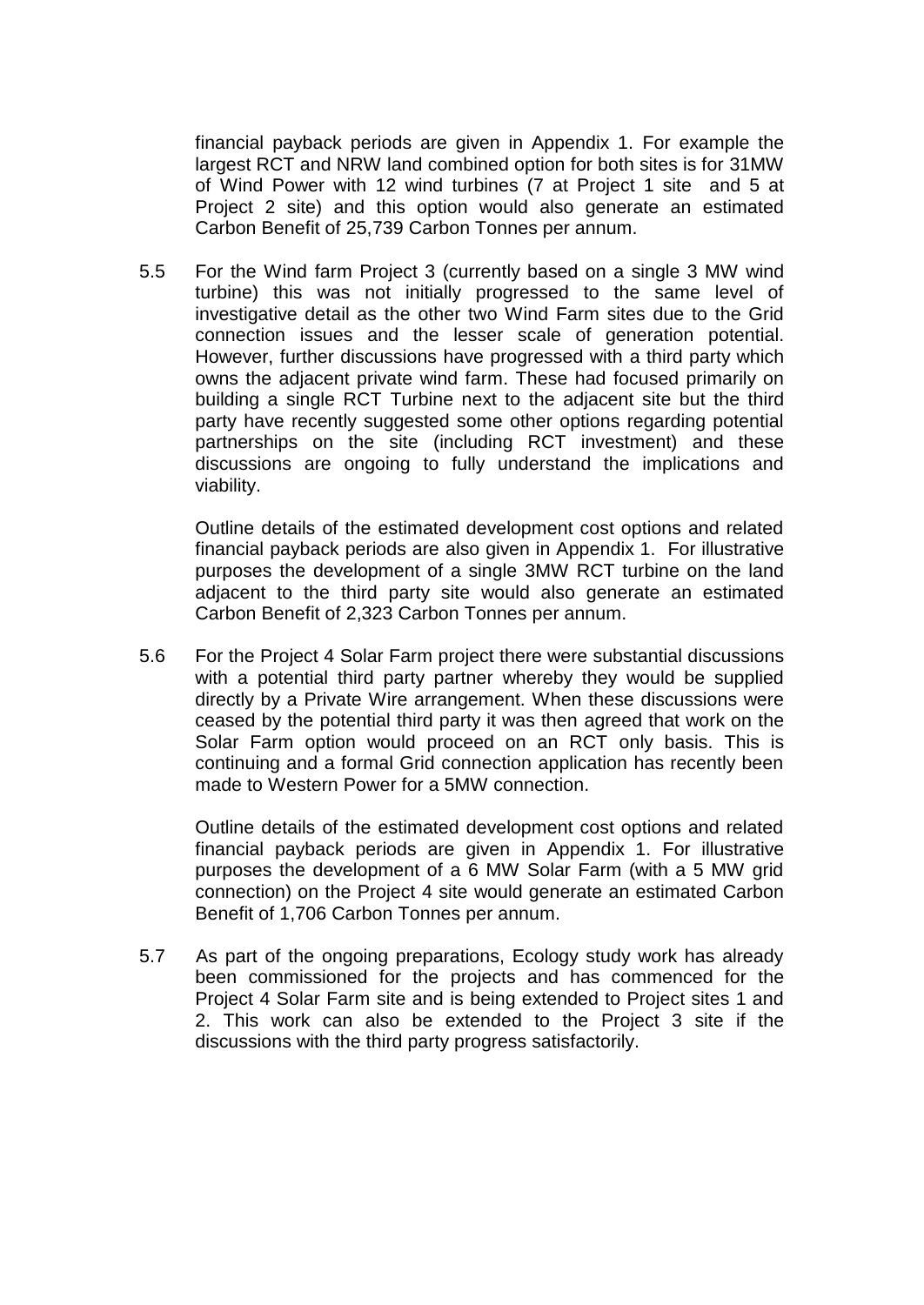5.8 A budget of £80K is available from existing resources to fund various investigations and necessary work to enable a report to be drafted with further details. This report will include data regarding the optimum size of the installations, the energy outputs, the carbon reductions and financial information for capital expenditure, capital funding and revenue income generated.

## **6. POTENTIAL EXPANSION OF RENEWABLE ENERGY AMBITIONS**

- 6.1 Further work is also scheduled to look at those sites previously identified on the first stage list of RCT sites for Wind or Solar renewable generation but which were not progressed at that time to the next stage of the analysis. The work will include whether the sites could be made viable by the addition of other land on a purchase, lease or partnership basis and will be informed by the current liaison process with Western Power and the ARUP report on the electricity network in Rhondda Cynon Taf which is expected to be received in early October. This work was scoped just prior to the Flooding and Coronavirus situations and as such has been delayed but is due recommence shortly.
- 6.2 The feasibility of installing Solar generating car ports at RCT sites has also been examined with the specific possibility of a first installation trial at a Leisure Centre subject to the outcome of a feasibility study. A case study has been scoped and the larger of the two options has an estimated cost of circa. £528K based on a payback period of 16.8 years and could generate 241,158kWh of renewable Solar Energy with a dedicated 'Private Wire' connection to the Leisure Centre. A feasibility study for this project has recently been prepared for final consideration.
- 6.3 The potential of Battery storage and usage options will also be considered as part of the wider examination of technologies. We are specifically looking at the potential inclusion of battery storage as part of several larger roof top solar projects such as Rhondda Sports Centre and Ty Elai as part of the Carbon Reduction Programme referred to in paragraph 4.3 above. However the progression will be partially dependent on the costs at the design stage.
- 6.4 The potential of Hydrogen for fuel cells and vehicles is also being considered. Several meetings have taken place with Welsh Government about potential Hydrogen networks but costs are prohibitively high at this stage.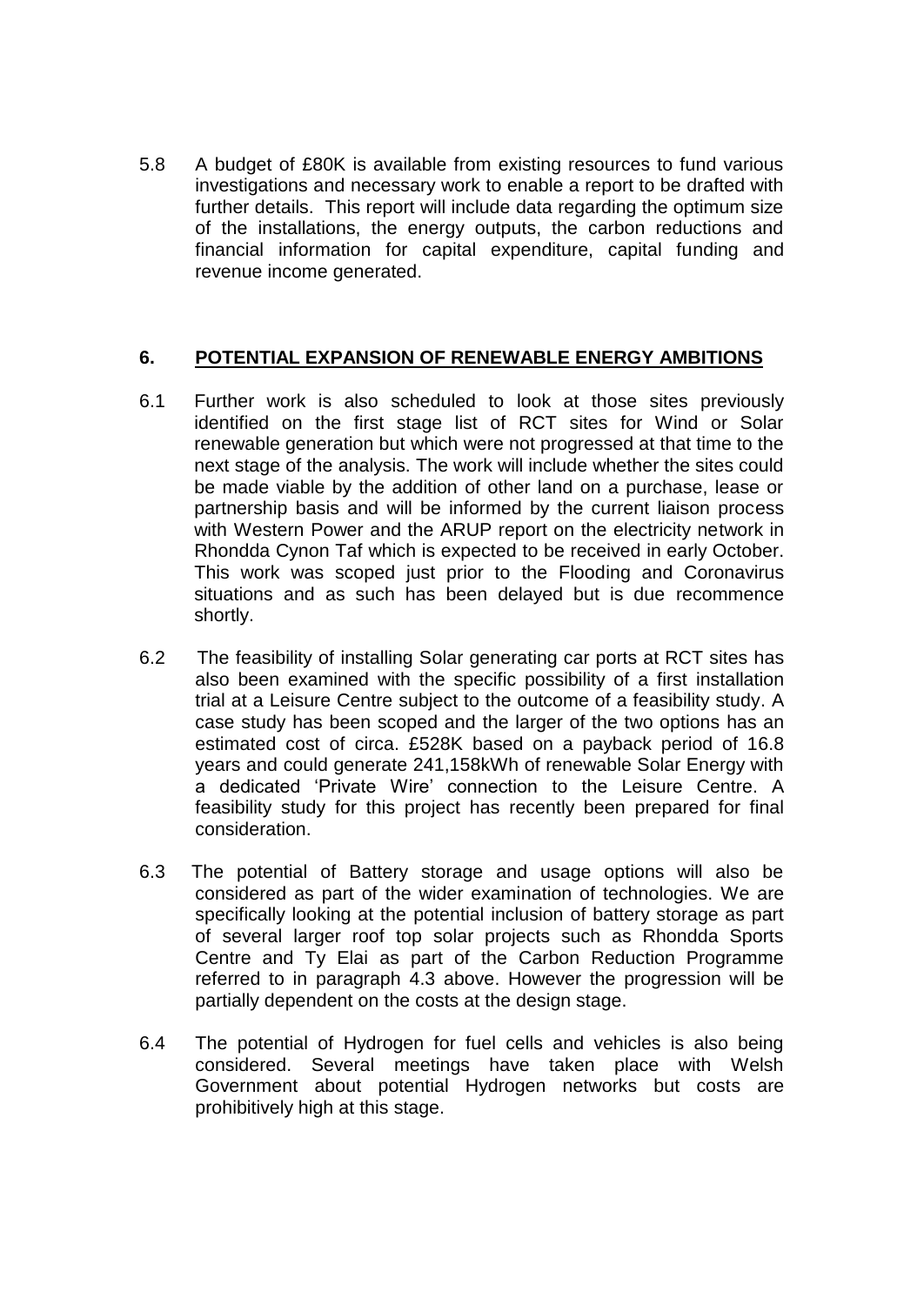- 6.5 The Taffs Well Thermal Spring project is well underway and both Planning permission and Natural Resources Wales approval have recently been received. Tenders have also been received and whilst the project costs were higher than originally estimated a process of design refinement has been undertaken which has reduced the cost. The current anticipated project cost is £326k. Completion is scheduled to be by March 2021 to coincide with the original end date of the Renewable Heat Incentive scheme (it has recently been extended for projects commenced by December 2020 but we are still awaiting full details of the revised conditions).
- 6.6 The potential of the various water resources within RCT is also currently being investigated and discussions regarding the future potential using Minewater have been held with Bridgend Council who have a large project already underway (which is largely externally financed). Other water/hydro projects which were previously regarded as not being viable many years ago could also be re-examined but this would probably require an external resource to undertake the work.

## **7. RENEWABLE ENERGY PROJECTS SITUATION AT AMGEN CYMRU**

- 7.1 Amgen Cymru is a private limited company wholly owned by RCT Council. The Company delivers waste transport, treatment, recycling and disposal services to the Council and other customers within South East Wales. To date their main involvement in renewable energy production has come from the generation of electricity from Landfill Gas. This is a Biogas rich in Methane which is produced as a result of the breakdown of biodegradable waste within a landfill. This is considered to be a form of renewable energy and has historically qualified for the Renewable Obligation subsidy.
- 7.2 The power generation scheme at Bryn Pica has operated since 2003 and has continued to contribute towards the replacement of regional electrical demand from fossil fuel sources. At its peak, the scheme exported 1.9 MW/hr of electrical energy, however the diversion of biodegradable waste from landfill in accordance with EU and regional government policy has resulted in a diminishing resource going forward. Current export rates are around 0.8 MW/hr and this is predicted to drop to 0.6 MW/hr by 2027.
- 7.3 Estimates indicate that 1.2 1.4 MWs of redundant export capacity exists at Bryn Pica. In terms of potential future renewable schemes, this is an asset which the Company is keen to utilise and is currently working through technical and contractual complexities in this respect. This could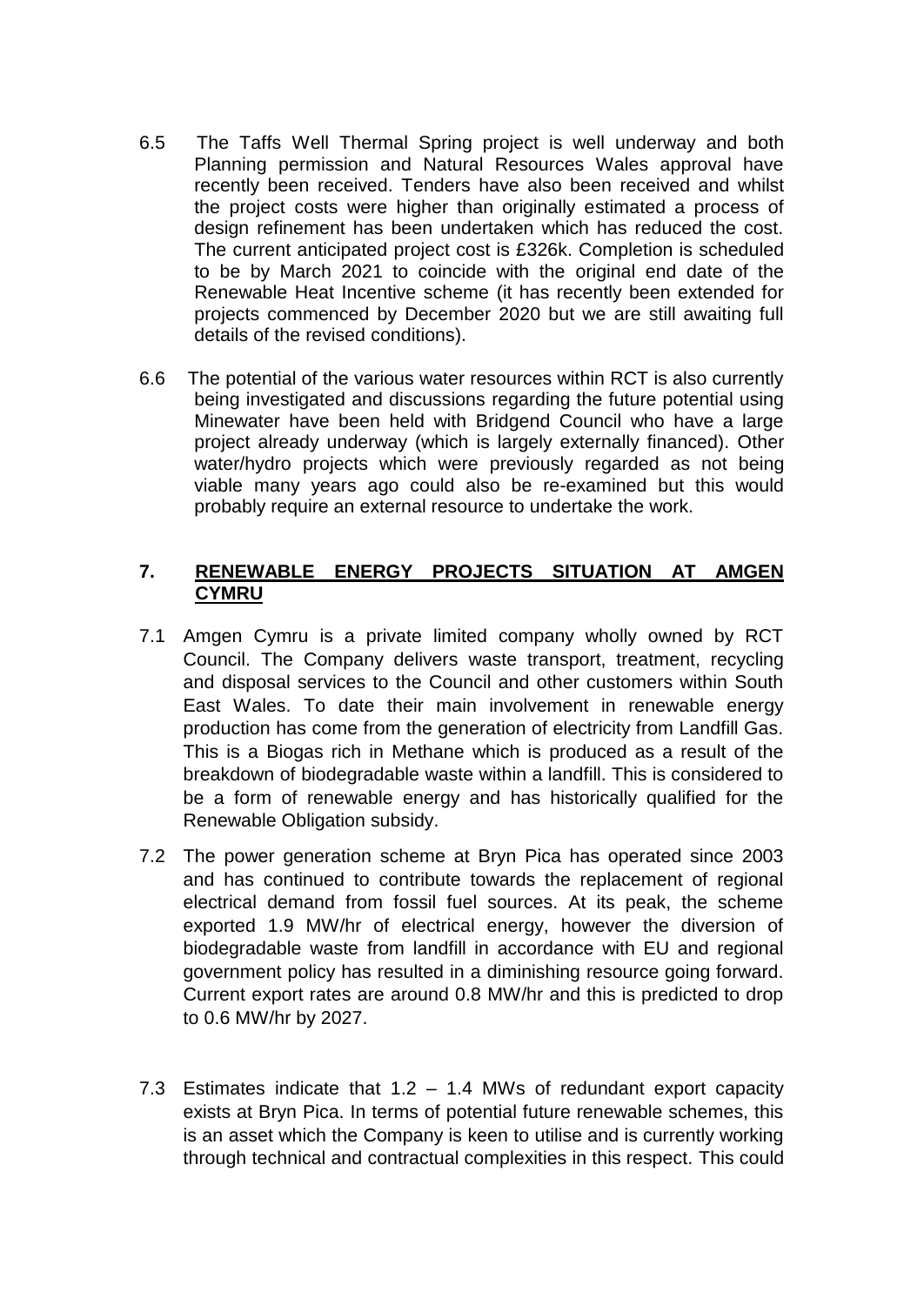facilitate reasonably rapid deployment of solar, wind or other generating technology commercially viable at that scale.

- 7.4 The Company also has a much smaller landfill generating station at the Nant-y-Gwyddon Landfill Site (closed in 2001). This is currently producing around 0.05 MW/hr. Previously power generation at the site peaked at 0.65 MW/hr and as such there is redundant export capacity at the site. Recent work done on the local electricity network has indicated that an export connection of 0.8 MWs could be provided at the site, with relatively minor expenditure. Amgen have been mindful of this benefit and has investigated the deployment of both wind and solar generation at the site.
- 7.5 Discussions with 'Infinite Renewables' regarding the development and operation of a single wind turbine have progressed through Aug-20. Amgen Officers have meet with the developers to review civil engineering works required at the site in order to facilitate the construction work. RCT Corporate Estates are in the process of reviewing the land title and Amgen lease with a view to offering a 20 year operating lease to the wind developer. Consideration has been given to the best form of such an agreement and it is proposed that RCTCBC will contract / lease directly with the wind developer and receive rental payments directly.
- 7.6 The Bryn Pica Facility is also home to the Tomorrows Valley Food Waste Treatment Plant, owned and operated by a private contractor, BioGen (Bryn Pica) Ltd. This facility operates using the Anaerobic Digestion technology and recycles separately collected food waste from RCT, Merthyr and Newport council. The AD Plant at Bryn Pica generates and exports electrical electricity with a capacity of circa 1 MW/hr. In addition, the plant produces large volumes of waste heat a significant proportion of which is not currently being utilised for any beneficial purpose.
- 7.7 In accordance with central government and regional government policy, Amgen has outlined a scheme for the potential utilisation of waste heat generated at the Bryn Pica facility. The potential carbon offsetting benefits of community and commercial / industrial heat networks has been clearly documented and can form part of the solution to reducing carbon emission. However, the technical and economic challenges of connecting heat producers to consumers has resulted in significant underdevelopment of heat networks within Wales and the UK in general. Working with the Council and Welsh Government Amgen are facilitating the development of an Eco Park on an area of undeveloped land at Bryn Pica.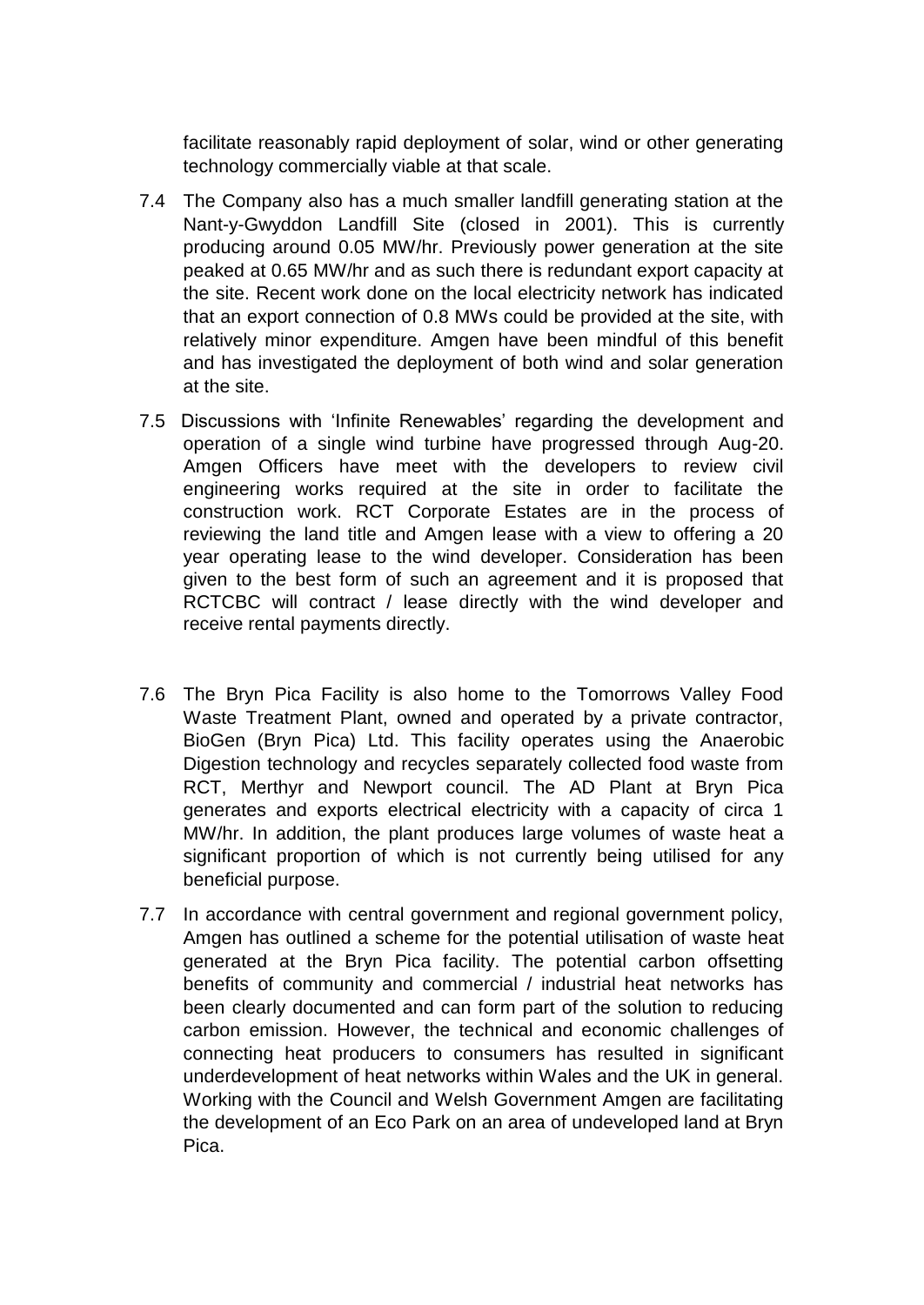7.8 At the point of development this small industrial park will target commercial tenants operating within the sustainability sector (waste, recycling and energy sustainability), particularly those that can gain benefits from the use of waste heat and renewable electrical energy. The scheme has generated much interest to date and has been supported through outline development and site preparation by Welsh Government funding. Detailed design is currently ongoing and the project team is considering funding options for full build out costs.

### **8. OTHER ISSUES AND DEVELOPMENTS RELEVANT TO THE CURRENT RENEWABLE ENERGY SITUATION**

#### 8.1 Western Power Distribution Update

RCT Council has had regular contact with Western Power Distribution (WPD) over many years but this contact has extended since the exercise to look at potential Renewable Energy project began in 2018. More recently, in April 2020 we were contacted directly by WPD via the Chief Executive explaining how WPD wishes to *'engage with all the Local Authorities within Wales in respect of energy planning to achieve the Government's target of Net Zero carbon emissions by 2050'*. This is related to the changing role of WPD in the next few years from a DNO Distribution Network Operator to a DSO Distribution Systems Operator. This will have substantial implications for their role in the overall electricity marketplace and as part of this they will have a more proactive role in managing local generation up into the network as well as their traditional role of managing large scale generation down through the network to users.

As part of the process RCT has provided a considerable amount of information to WPD. The discussions with WPD have been very positive and there are firm plans for an ongoing dialogue process to provide mutual information and assistance. The first of these follow up meetings took place in July and also included a slot for ARUP. As part of this meeting WPD confirmed their commitment to ongoing dialogue and to provide ARUP with certain information that they would need to compile their report on the Energy network in the RCT Council area. (see 8.2 below). It was also agreed that the next meeting between RCT and WPD will take place once the ARUP report on the RCT Energy network has been finalised and received.

### 8.2 ARUP Update

Following consideration of the ongoing Energy network information requirements and the existing RCT resource, ARUP consultancy have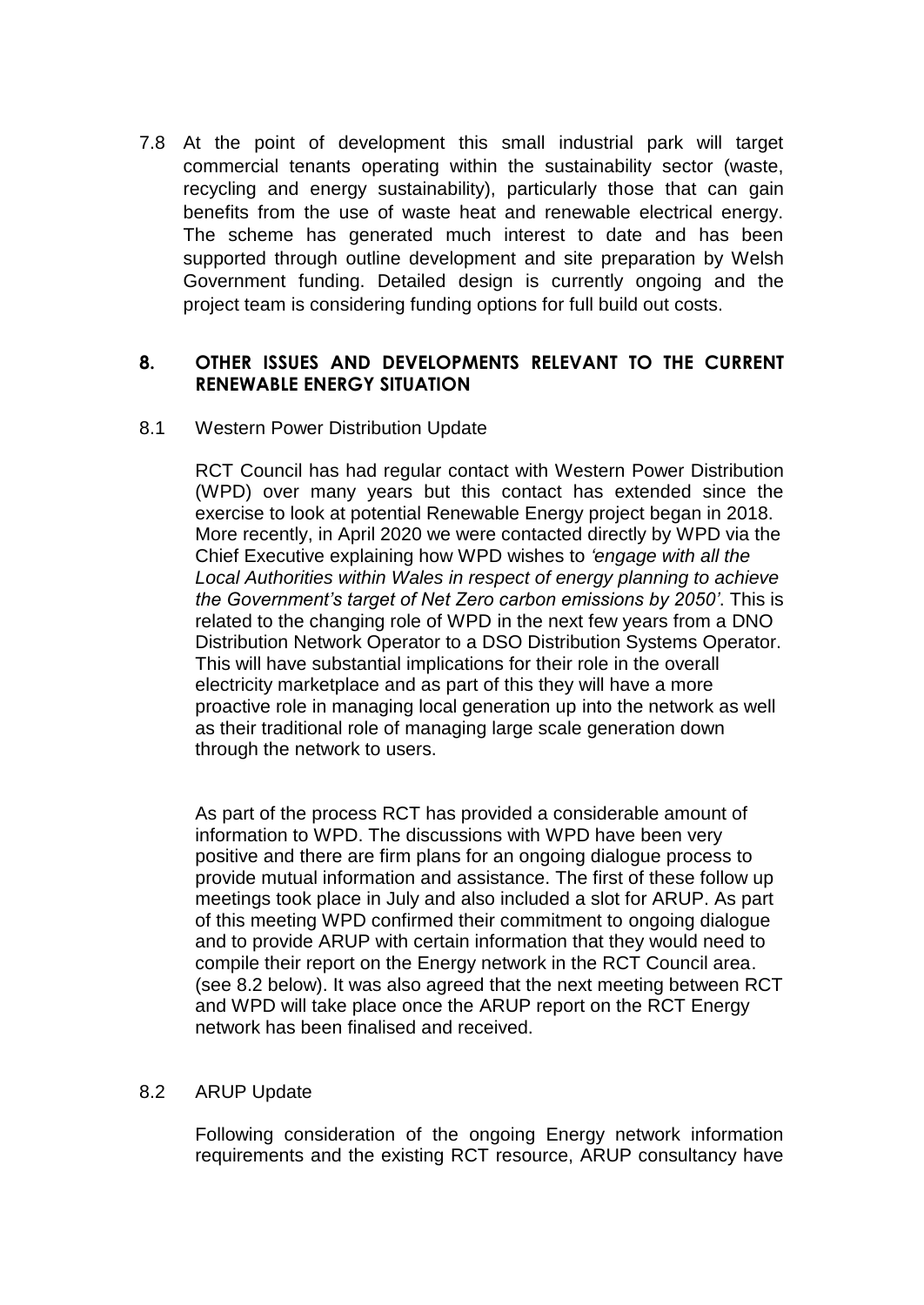been appointed to carry out a specific study of the Energy network in RCT, including its constraints, topography and opportunities. ARUP recently carried out a similar Wales–wide study for Welsh Government but it lacked specific information for RCT. This RCT specific study will follow similar principles but with an RCT level of granularity. The process is ongoing (including the joint meeting with WPD, and the information provided by, WPD to ARUP as referenced above in paragraph 8.1) and the report is expected in early October. This relationship should also offer RCT the facility to use this specialist additional resource as necessary such as to assist with a new review of Water/Hydro opportunities within RCT.

#### 8.3 Welsh Government Energy issues update

As part of the wider RCT Renewable Energy and Carbon neutral strategy there is an ongoing and useful relationship with the various aspects of the Welsh Government Energy Service (WGES). They have provided significant assistance at various stages of the Renewable Projects and RCT has also recently completed an application for further WGES assistance with a project to examine and identify the potential and costs of RCT moving to an Electric Vehicle Fleet option (known as ULEV).

The other current Welsh Government issue is the ongoing lack of final clarity on the Carbon Footprint calculator guidance and what criteria will be applied to which activities public sector bodies in Wales will be able to claim as being 'Carbon beneficial'. The position is still being finalised by Welsh Government but the initial indication at this stage was that we may only be able to 'claim' Renewable Energy that is directly used. This stance would have significant implications and formal representations about our concerns have already been made to Welsh Government (as have some other Local Authorities).

### 8.4 Cardiff Capital Region Energy Strategy

As part of the ongoing work of the Cardiff Capital Region City Deal team they have recently produced a Regional Energy Strategy. The overall objective of this strategy is to outline and develop a strategic pathway identifying key interventions to deliver on the Capital Region's ambitions for decarbonising its Energy systems in order to meet Welsh Government targets, and to be on track for Net Zero by 2050.

The content of the report was outlined by the City Deal team on a  $30<sup>th</sup>$ September meeting call to largely Energy-related staff across the City Region. With the support of the Welsh Government Energy Service they will be instituting a programme of briefings and information to the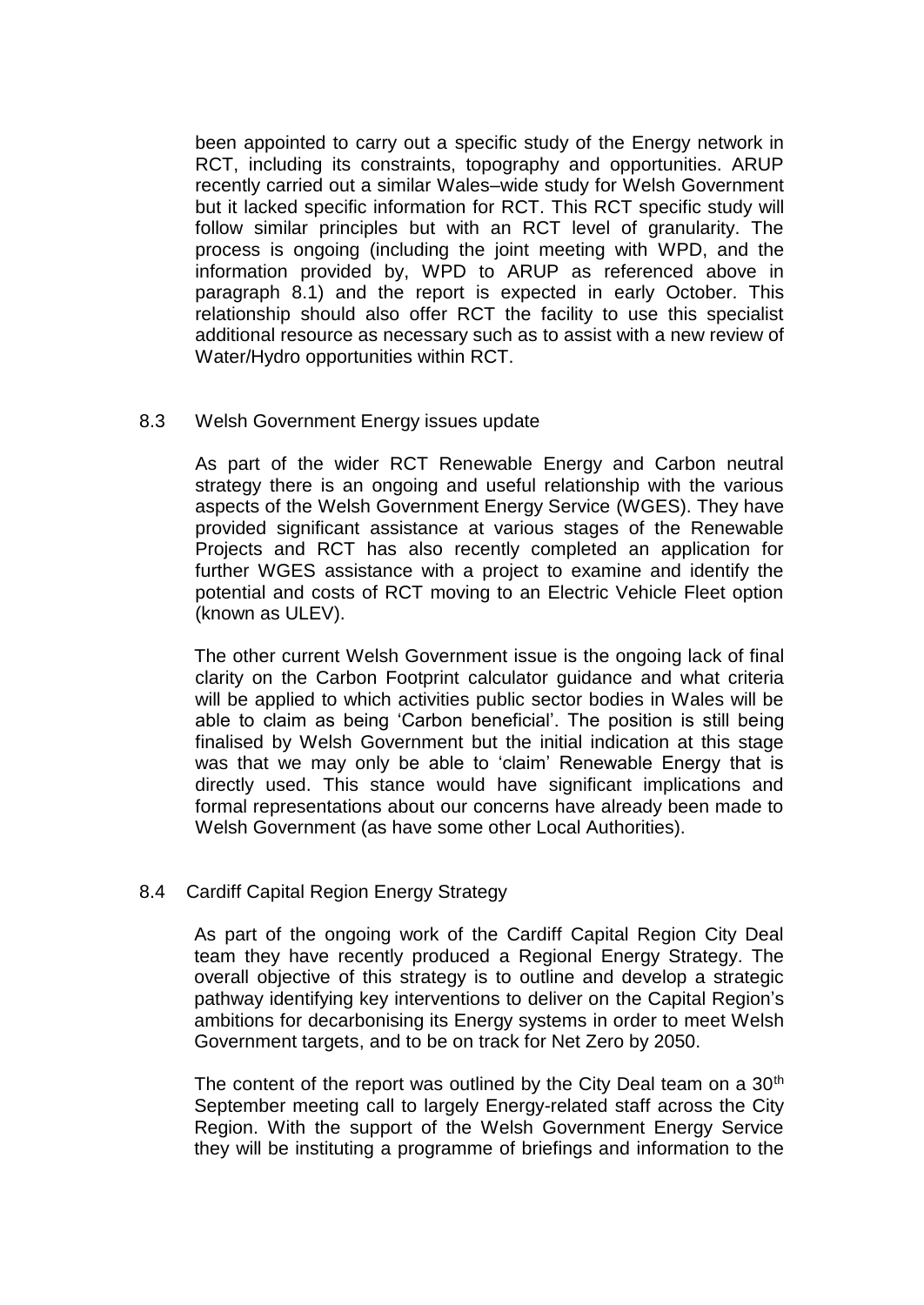10 Local Authorities before formally presenting the Strategy to the Cardiff City Region Cabinet meeting in December 2020.

# **9. EQUALITY AND DIVERSITY IMPLICATIONS**

9.1 An Equality Impact Assessment is not required with regard to this report.

# **10. CONSULTATION**

10.1 There are no consultation requirements at present with regards to this supporting report.

## **11. FINANCIAL IMPLICATION(S)**

11.1 All existing 'live' projects are funded through relevant cost centres and an existing enabling budget so there are no further financial implications aligned to this interim report.

## **12. LEGAL IMPLICATIONS**

12.1 There are no legal implications aligned to this report

#### **13. LINKS TO THE CORPORATE AND NATIONAL PRIORITIES AND THE WELL-BEING OF FUTURE GENERATIONS ACT.**

13.1 The purpose of the report is to provide an update relating to the work of the Climate Change Cabinet Steering Group with regards to the work underway on the development of renewable energy projects and certain other related issues.

 The future actions that arise as a result of the future recommendations of the Climate Change Cabinet Steering Group report will be considered by the Council's Cabinet and it will take full regard to the seven national wellbeing goals.

# **14. CONCLUSION**

14.1 This update report provides information relating to the work of the Climate Change Cabinet Steering Group meeting with regards to the work underway on the development of renewable energy projects and certain other related issues.

*Contact Officers;* **David Powell 01443 424144, Steve Lock 01443 281191**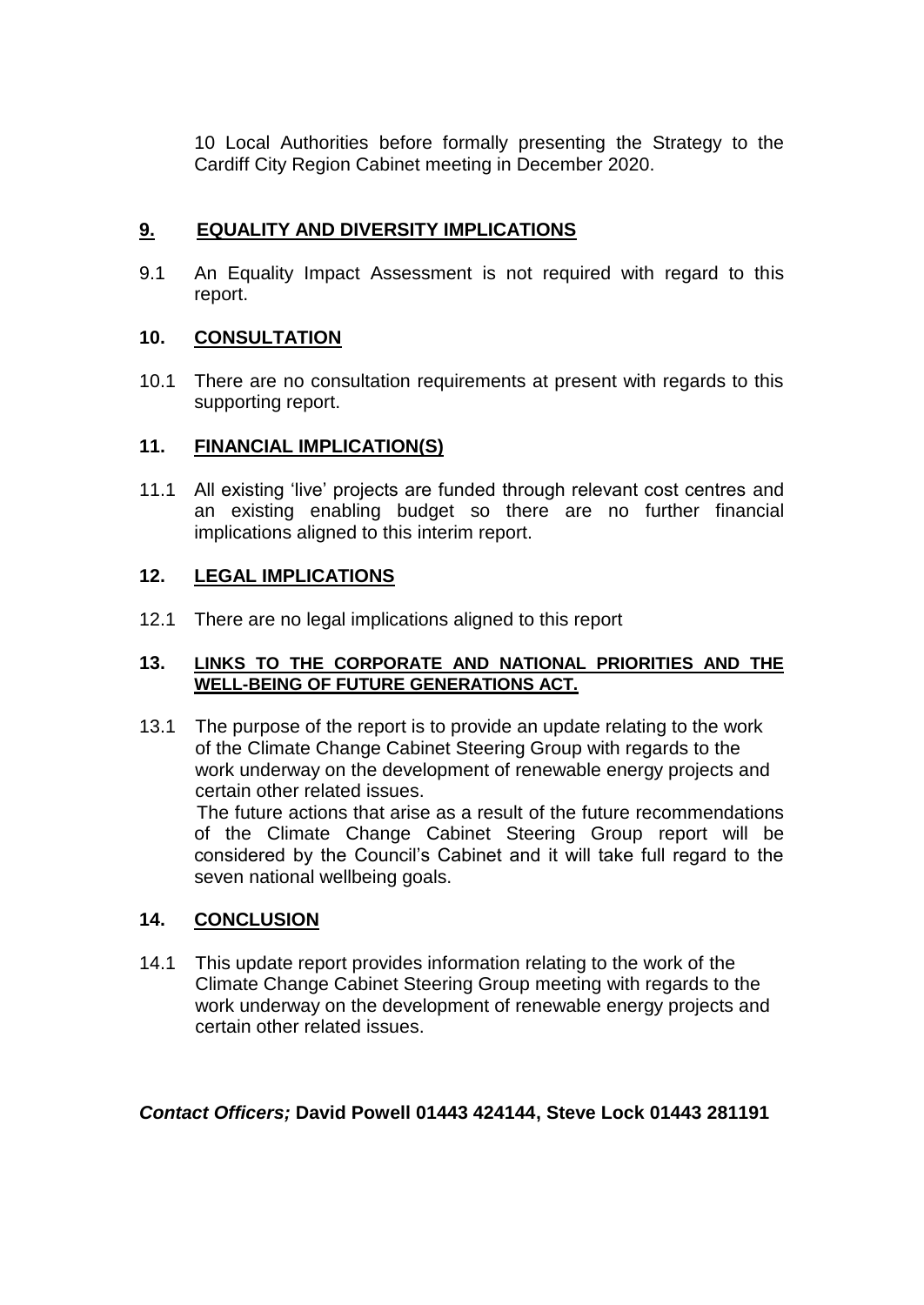**Appendix 1 – Potential Energy Generation Projects**